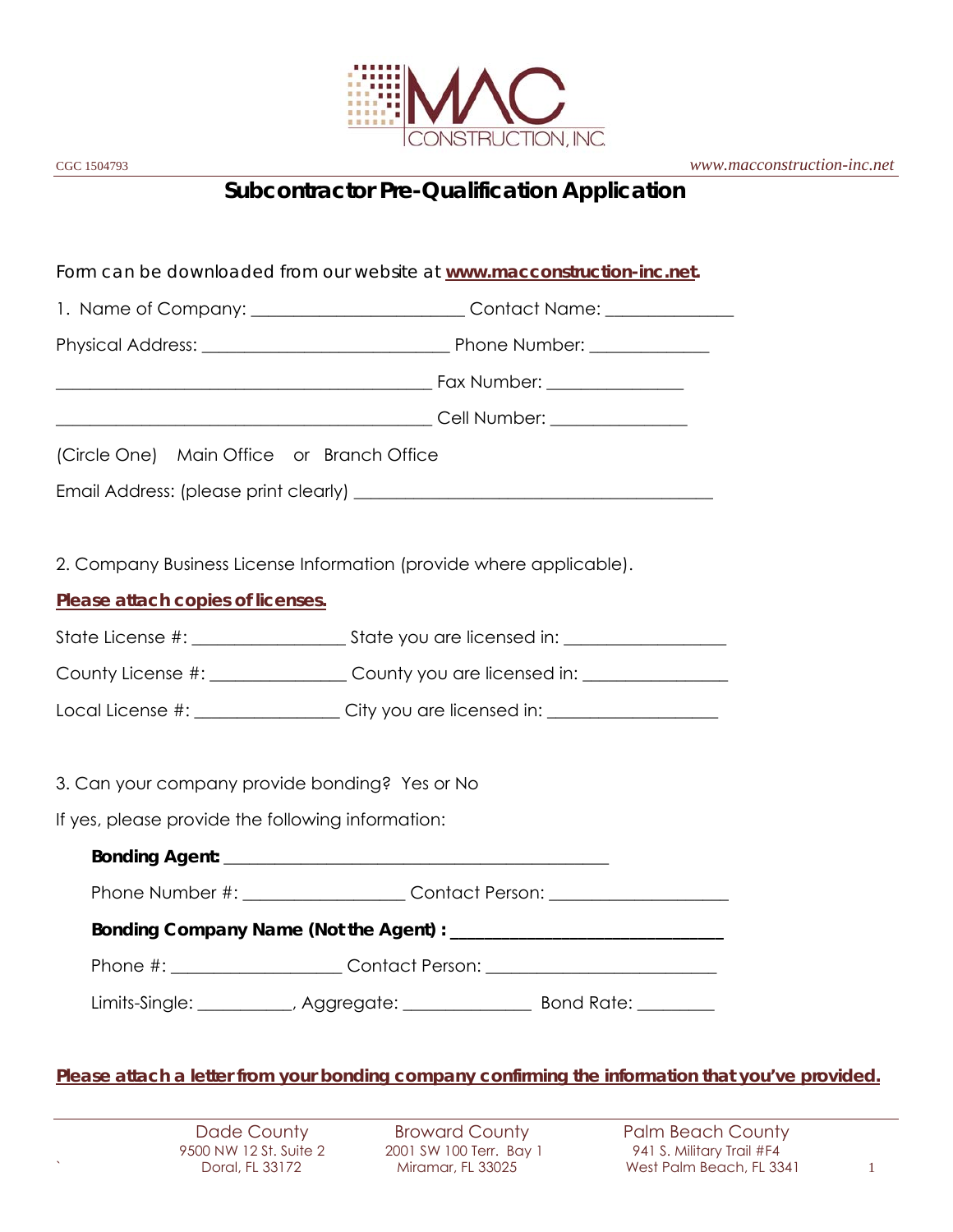

 $\_$  , and the set of the set of the set of the set of the set of the set of the set of the set of the set of the set of the set of the set of the set of the set of the set of the set of the set of the set of the set of th  $\_$  , and the set of the set of the set of the set of the set of the set of the set of the set of the set of the set of the set of the set of the set of the set of the set of the set of the set of the set of the set of th

#### 4. List all trades that your company performs:

5. List of **CURRENT Educational** Projects: (Attach additional sheet(s) if necessary)

|              | <b>PROJECT</b> | <b>ADDRESS</b> | <b>GC/OWNER &amp;</b><br><b>CONTACT</b> | <b>DOLLAR</b><br><b>AMOUNT</b> |
|--------------|----------------|----------------|-----------------------------------------|--------------------------------|
| $\mathbf{A}$ |                |                |                                         |                                |
| B)           |                |                |                                         |                                |
| $\mathbf{C}$ |                |                |                                         |                                |
| D)           |                |                |                                         |                                |

6. List of **Completed Educational** Projects (Attach additional sheet(s) if necessary)

|              | <b>PROJECT</b> | <b>ADDRESS</b> | <b>GC/OWNER &amp;</b><br><b>CONTACT</b> | <b>DOLLAR</b><br><b>AMOUNT</b> |
|--------------|----------------|----------------|-----------------------------------------|--------------------------------|
| $\mathbf{A}$ |                |                |                                         |                                |
| B)           |                |                |                                         |                                |
| $\mathbf{C}$ |                |                |                                         |                                |
| D)           |                |                |                                         |                                |
|              |                |                |                                         |                                |

7. List of **CURRENT Projects (Non School Board Work) in past three years:** (Attach additional sheet(s) if necessary)

|              | <b>PROJECT</b> | <b>ADDRESS</b> | <b>GC/OWNER &amp;</b><br><b>CONTACT</b> | <b>DOLLAR</b><br><b>AMOUNT</b> |
|--------------|----------------|----------------|-----------------------------------------|--------------------------------|
| $\mathbf{A}$ |                |                |                                         |                                |
| B            |                |                |                                         |                                |
| $\mathbf{C}$ |                |                |                                         |                                |
| D            |                |                |                                         |                                |

8. List of **Completed Projects (Non School Board Work) in the past three years:** (Attach additional sheet(s) if necessary)

|              | <b>PROJECT</b> | <b>ADDRESS</b>        | <b>GC/OWNER &amp;</b><br><b>CONTACT</b> | <b>DOLLAR</b><br><b>AMOUNT</b> |
|--------------|----------------|-----------------------|-----------------------------------------|--------------------------------|
| A)           |                |                       |                                         |                                |
| B)           |                |                       |                                         |                                |
| $\mathbf{C}$ |                |                       |                                         |                                |
| D)           |                |                       |                                         |                                |
|              | Dade County    | <b>Broward County</b> |                                         | <b>Palm Beach County</b>       |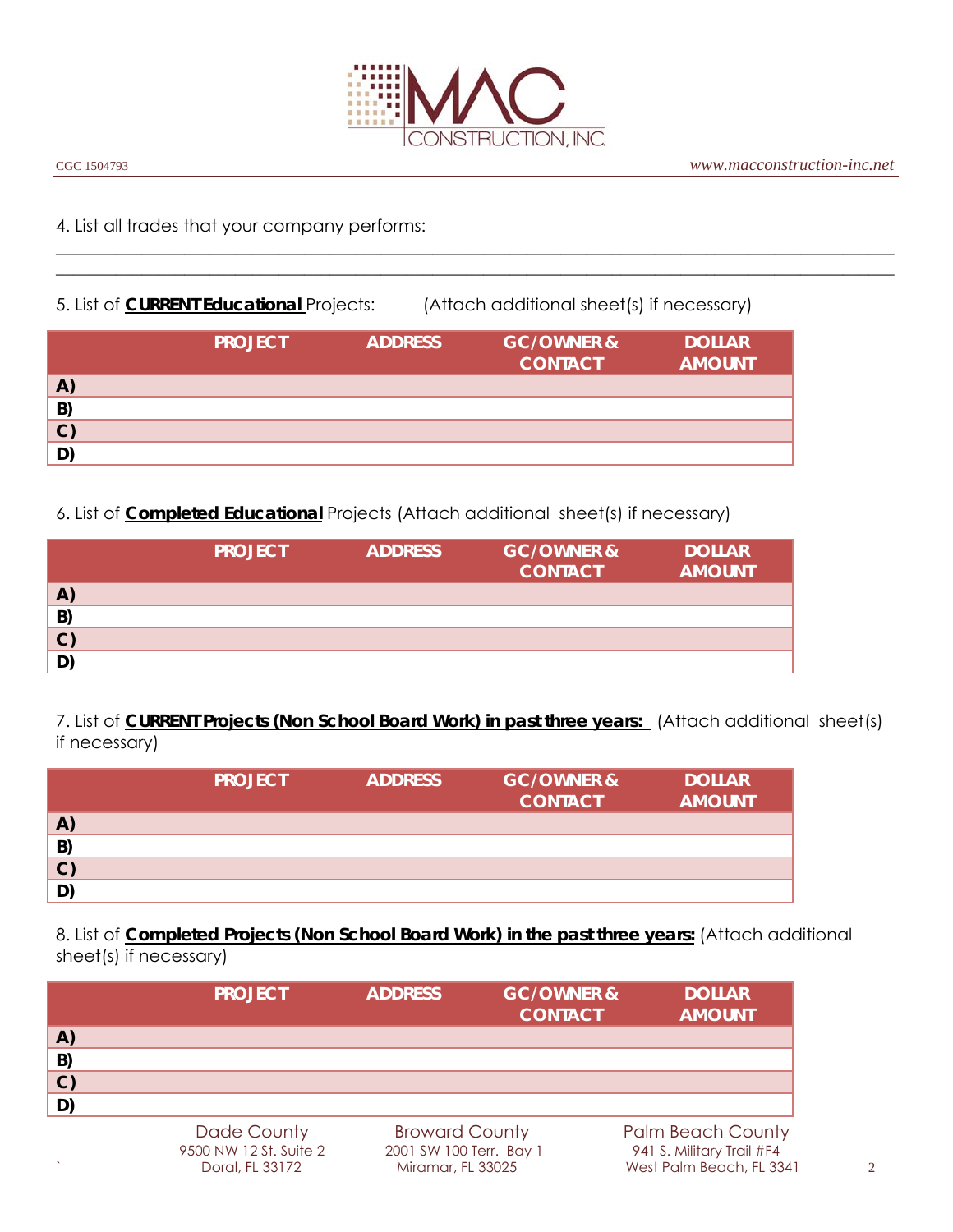

#### 9. List of current suppliers:

|              | <b>PROJECT</b> | <b>ADDRESS</b> | <b>PHONE</b> | <b>CREDIT LIMIT</b> |
|--------------|----------------|----------------|--------------|---------------------|
| $\mathbf{A}$ |                |                |              |                     |
| B            |                |                |              |                     |
| $\mathbf{C}$ |                |                |              |                     |
| D            |                |                |              |                     |

#### 10. **Have you ever failed to completed a project?** Yes or No

If yes, why?

#### 11. **Has your company been involved in any litigation in the past 5 years?** Yes or No

 $\_$  , and the set of the set of the set of the set of the set of the set of the set of the set of the set of the set of the set of the set of the set of the set of the set of the set of the set of the set of the set of th

 $\_$  , and the set of the set of the set of the set of the set of the set of the set of the set of the set of the set of the set of the set of the set of the set of the set of the set of the set of the set of the set of th

If yes, describe & indicate outcome?

\_\_\_\_\_\_\_\_\_\_\_\_\_\_\_\_\_\_\_\_\_\_\_\_\_\_\_\_\_\_\_\_\_\_\_\_\_\_\_\_\_\_\_\_\_\_

\_\_\_\_\_\_\_\_\_\_\_\_\_\_\_\_\_\_\_\_\_\_\_\_\_\_\_\_\_\_\_\_\_\_\_\_\_\_\_\_\_\_\_\_\_\_

| 12. Insurance Company: 12. Insurance Company:                                                                  | Agent/Phone: 2004 |
|----------------------------------------------------------------------------------------------------------------|-------------------|
| • Limits of Liability:<br><b>General Liability:</b><br>Excess/Umbrella:<br>Automobile:<br><b>Workers Comp:</b> |                   |

*Please attach a copy of your company's certificate of insurance.* 

13. **Is your company certified SBE, MBE, MWBE, CDBE, DVBE, CBE, etc.** Yes or No If yes, list the entities you are certified with & designation of certification:

If you are a certified MWBE, please circle which one you are registered under:

\_\_\_\_\_\_\_\_\_\_\_\_\_\_\_\_\_\_\_\_\_\_\_\_\_\_\_\_\_\_\_\_\_\_\_\_\_\_\_\_\_\_\_\_\_\_\_\_\_\_\_\_\_\_\_\_\_\_\_\_\_\_\_\_\_\_\_\_\_\_\_\_\_\_\_\_\_\_\_\_\_\_\_\_\_\_\_\_\_\_\_\_\_\_

\_\_\_\_\_\_\_\_\_\_\_\_\_\_\_\_\_\_\_\_\_\_\_\_\_\_\_\_\_\_\_\_\_\_\_\_\_\_\_\_\_\_\_\_\_\_\_\_\_\_\_\_\_\_\_\_\_\_\_\_\_\_\_\_\_\_\_\_\_\_\_\_\_\_\_\_\_\_\_\_\_\_\_\_\_\_\_\_\_\_\_\_\_\_\_

Hispanic **African American** Asian

Indian Momen Other Cheren Cheren Communication

*Please attach copies of all certifications.* 

Dade CountyBroward CountyPalm Beach County 9500 NW 12 St. Suite 2 2001 SW 100 Terr. Bay 1 941 S. Military Trail #F4 ` Doral, FL 33172 Miramar, FL 33025 West Palm Beach, FL 3341 3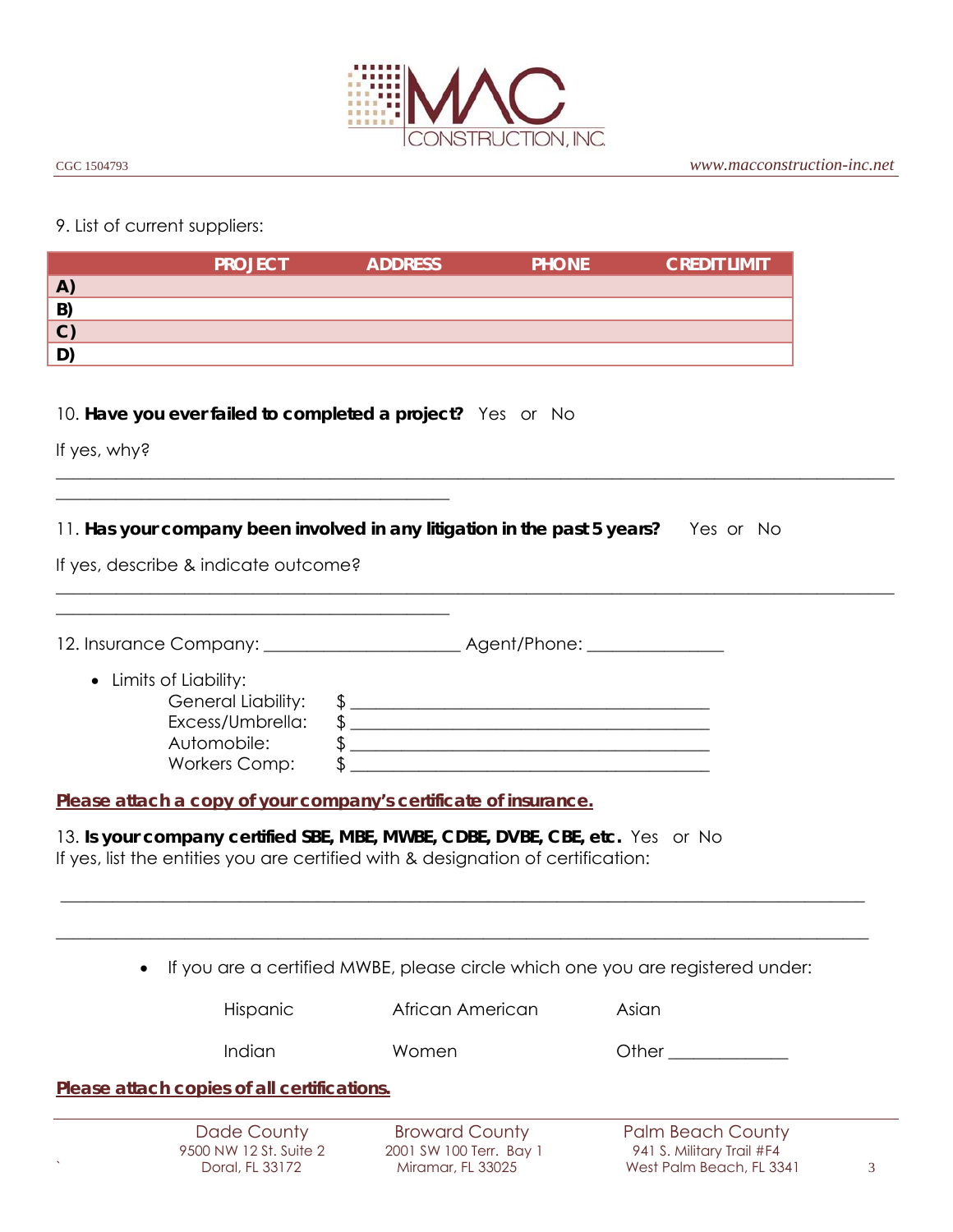

14. Identify the owners &/or key personnel individuals in your organization:

\_\_\_\_\_\_\_\_\_\_\_\_\_\_\_\_\_\_\_\_\_\_\_\_\_\_\_\_\_\_\_\_ \_\_\_\_\_\_\_\_\_\_\_\_\_\_\_\_\_\_\_\_

| Name: ________________________ |        |  |
|--------------------------------|--------|--|
|                                |        |  |
| Name:                          | Title: |  |

All information provided in this pre-qualification statement will be kept **confidential.**

This form was completed by:

Print Name & Title Date Date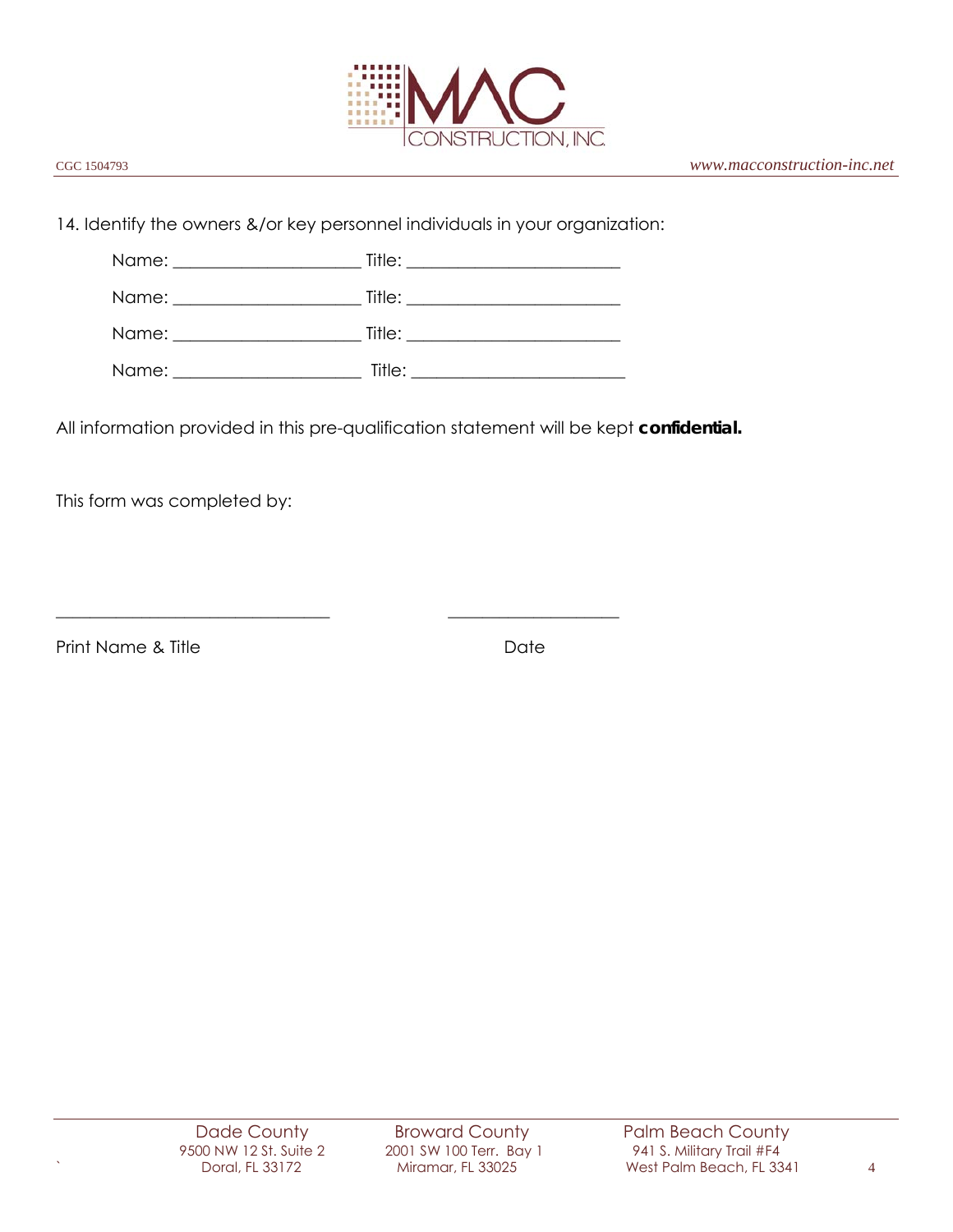

# **PLEASE READ THIS ENTIRE FORM**

#### **Subcontractor Pre-qualification Insurance Requirements**

Please see **attached insurance checklist** and **"sample" certificate** of insurance necessary to satisfy M.A.C Construction, Inc.'s insurance requirements for any and all work performed.

It is **important** that you submit these example pages to your insurance agent to see if your insurance policies have the required coverage, such as:

- 1. Under General Liability: "Waiver of Subrogation"
- 2. Under Automobile Liability: "Any auto" or "scheduled, hired and non-owned auto"
- 3. Workers Comp: "WC Statutory limits box checked"
- 4. Additional insured status to include:" M.A.C Construction, Inc. and the owner of the project"

**These are all in addition to the limits that we require. Please refer to the insurance checklist to make sure you have the adequate coverage.** 

If you have any questions at all, please do not hesitate to call me to discuss any of these mentioned requirements.

Sincerely,

# **Nicholas Ceavers**

Vice President of Construction **Phone: (305) 598-4317 ext. 113 Fax: (305) 599-9626 Email: nicholas@macconstruction.net www.macconstruction-inc.net**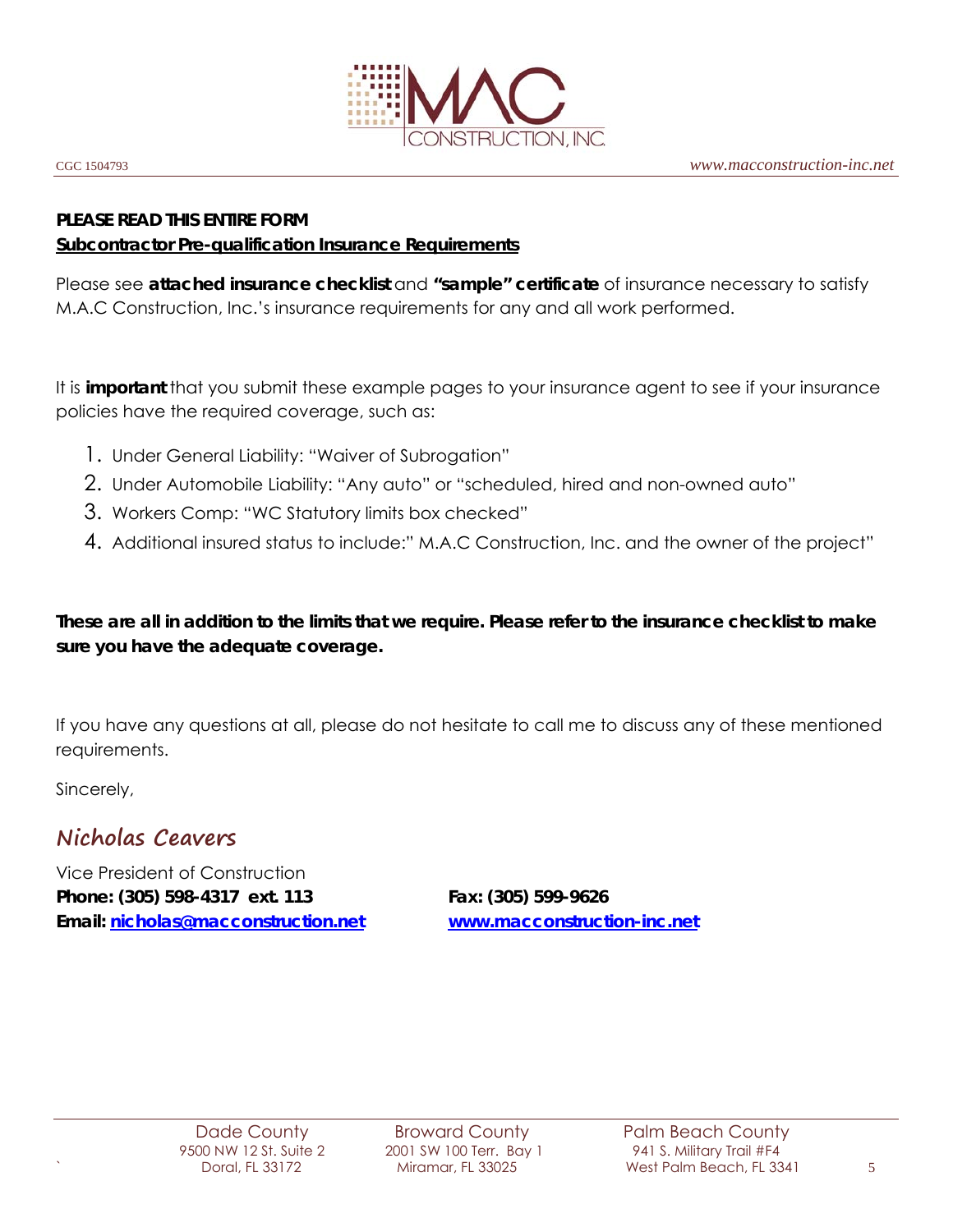

CGC 1504793 *www.macconstruction-inc.net*

# **Insurance Checklist**

**For M.A.C. Construction, Inc. Requirements**

#### **Limits of Liability as follows:**

 General liability, Occurrence Based, Including Products and Completed Operations \$1,000,000.00

 General liability Occurrence Based, General Aggregate \$2,000,000.00 Umbrella/ Excess Liability, Occurrence Based, "Broad as Primary," \$2,000,000.00 Auto liability Combined Single Limit \$ 1,000,000.00 Workers' Compensation and Employers' Liability at statutory minimum.

#### **Additional Insured Status**

M.A.C. Construction, Inc and the owner of this project as shown on the fax cover page must be additional insured on the following policies and you must provide a copy of additional insured endorsement form on an ISO Additional Insured Endorsements CG 20 10 11 85 or a form providing equivalent coverage:

 General liability Auto liability Excess liability Additional Insured Endorsement form attached with policy number

## **Project Name:**

The insurance certificate must include the project name, location and project number.

## **General liability additional requirements:**

 General liability policy must state that the limits apply per project. Please insert this wording or have agent check the appropriate box on COI.

General liability must include a waiver of subrogation.

## **Auto liability Requirements:**

Any Auto MUST be checked– *or these three must be checked*

 $\n <sup>□</sup>$  All owned autos must be check □ Hired autos must be checked  $\Box$  Non – owned autos must be checked

Include a waiver of subrogation.

## **Workers Comp Requirements:**

WVC Statutory Limits box must be checked

Include a waiver of subrogation.

## **Cancellation Notice**

We require 30-day cancellation notice clause.